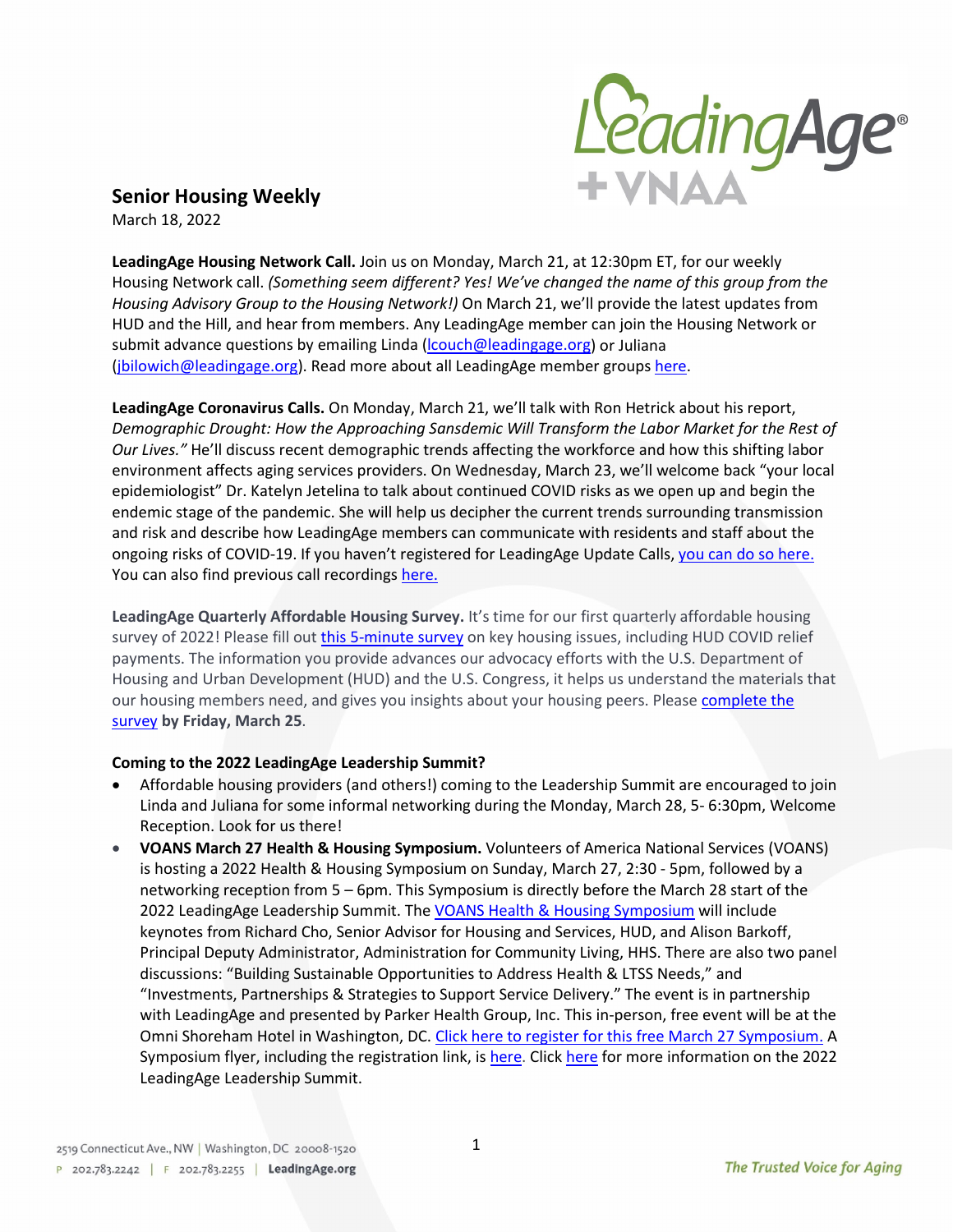**HUD Secretary Visits AHEPA Housing in Houston.** On March 14, HUD Secretary Marcia Fudge visited the AHEPA 29 Senior Apartments campus in Houston, one of LeadingAge member AHEPA Management Company's many affordable senior housing communities. "Little means more to me than taking care of the generation that took care of us. Ensuring our seniors have access to affordable, decent, and safe housing is paramount. And I made sure the residents of AHEPA Senior Housing in Houston knew that," Secretary Fudge said about her visit. Joining Secretary Fudge were Representatives Al Green (D-TX), Sheila Jackson Lee (D-TX), and Lizzie Fletcher (D-TX). "We were honored to welcome Secretary Fudge and several members of Congress to our affordable senior living communities in Houston. We applaud their commitment to creating strong and sustainable affordable housing for all, including seniors. We also appreciate the historic level of investment in the HUD Section 202 program provided by Congress and the Administration. Our waitlists in Houston are the largest in our portfolio, so the need and demand is clear," AMC President and CEO Steve Beck said. See AHEPA Management Company's press release [here.](https://ahepamgmt.com/hud-secretary-fudge-to-visit-ahepa-houston-communities/) Congratulations to AHEPA!

**Expanding Housing Supply Will Rein in Inflation.** The national housing shortage, economists say, is "one of the most critical drivers of inflation" and must be addressed. Economists argue that federal investment to expand the supply of affordable housing would reduce inflation. The CPI, which measures the change in prices paid by consumers for goods and services, increased 7.9% over the last 12 months. According to the Bureau of Labor Statistics, which tracks the CPI, "The shelter index was by far the biggest factor in the [CPI] increase." Read more about how increased housing supply is needed to rein in inflatio[n here.](https://leadingage.org/legislation/expanding-housing-supply-will-rein-inflation)

**New Provider Resources – Bookmark our new Affordable Housing Provider Page!** LeadingAge members serve older people across the continuum of care, and we've cultivated resources, insights, and updates for all provider types. From updates on the latest funding and regulations to sharing best practices to analyzing policy, insights for specific provider types are collected on newly relaunched provider landing pages at leadingage.org:

- [Adult Day, PACE, and HCBS](https://leadingage.org/adult-day-pace-and-hcbs?utm_source=LeadingAge&utm_campaign=aafe46c6e8-LNK-031422_COPY_01&utm_medium=email&utm_term=0_4d92d1fd96-aafe46c6e8-613244533)
- [Affordable Housing](https://leadingage.org/affordable-housing-1?utm_source=LeadingAge&utm_campaign=aafe46c6e8-LNK-031422_COPY_01&utm_medium=email&utm_term=0_4d92d1fd96-aafe46c6e8-613244533)
- [Assisted Living](https://leadingage.org/assisted-living-0?utm_source=LeadingAge&utm_campaign=aafe46c6e8-LNK-031422_COPY_01&utm_medium=email&utm_term=0_4d92d1fd96-aafe46c6e8-613244533)
- [Home Health](https://leadingage.org/home-health-1?utm_source=LeadingAge&utm_campaign=aafe46c6e8-LNK-031422_COPY_01&utm_medium=email&utm_term=0_4d92d1fd96-aafe46c6e8-613244533)
- [Hospice](https://leadingage.org/hospice-1?utm_source=LeadingAge&utm_campaign=aafe46c6e8-LNK-031422_COPY_01&utm_medium=email&utm_term=0_4d92d1fd96-aafe46c6e8-613244533)
- [Life Plan Communities](https://leadingage.org/life-plan-community?utm_source=LeadingAge&utm_campaign=aafe46c6e8-LNK-031422_COPY_01&utm_medium=email&utm_term=0_4d92d1fd96-aafe46c6e8-613244533)
- [Nursing Homes](https://leadingage.org/nursing-homes-0?utm_source=LeadingAge&utm_campaign=aafe46c6e8-LNK-031422_COPY_01&utm_medium=email&utm_term=0_4d92d1fd96-aafe46c6e8-613244533)

**President Biden Signs Omnibus.** On March 15, President Biden signed the FY2022 Consolidated Appropriations Act, H.R. 2471, into law. The bill provides appropriated funding for federal programs, including increased funding for HUD [affordable senior housing,](https://leadingage.org/legislation/largest-funding-new-section-202-homes-2010) and also includes immigration policy [improvements](https://leadingage.org/legislation/leadingage-immigration-priorities-addressed-omnibus-appropriations-bill) and recommendations supported by LeadingAge. See LeadingAge's FY21 – FY22 HUD funding chart [here.](https://leadingage.org/sites/default/files/chart%20HUD%20FY21%20FY22%20FY23%203%209%202022.pdf)

**HUD on Track with NSPIRE Demonstration.** HUD's NSPIRE Demonstration program, which will replace REAC's current physical inspection standards and protocol under the Uniform Physical Condition Standards (UPCS) for the HUD-assisted housing portfolio, is on track to complete over 900 advisory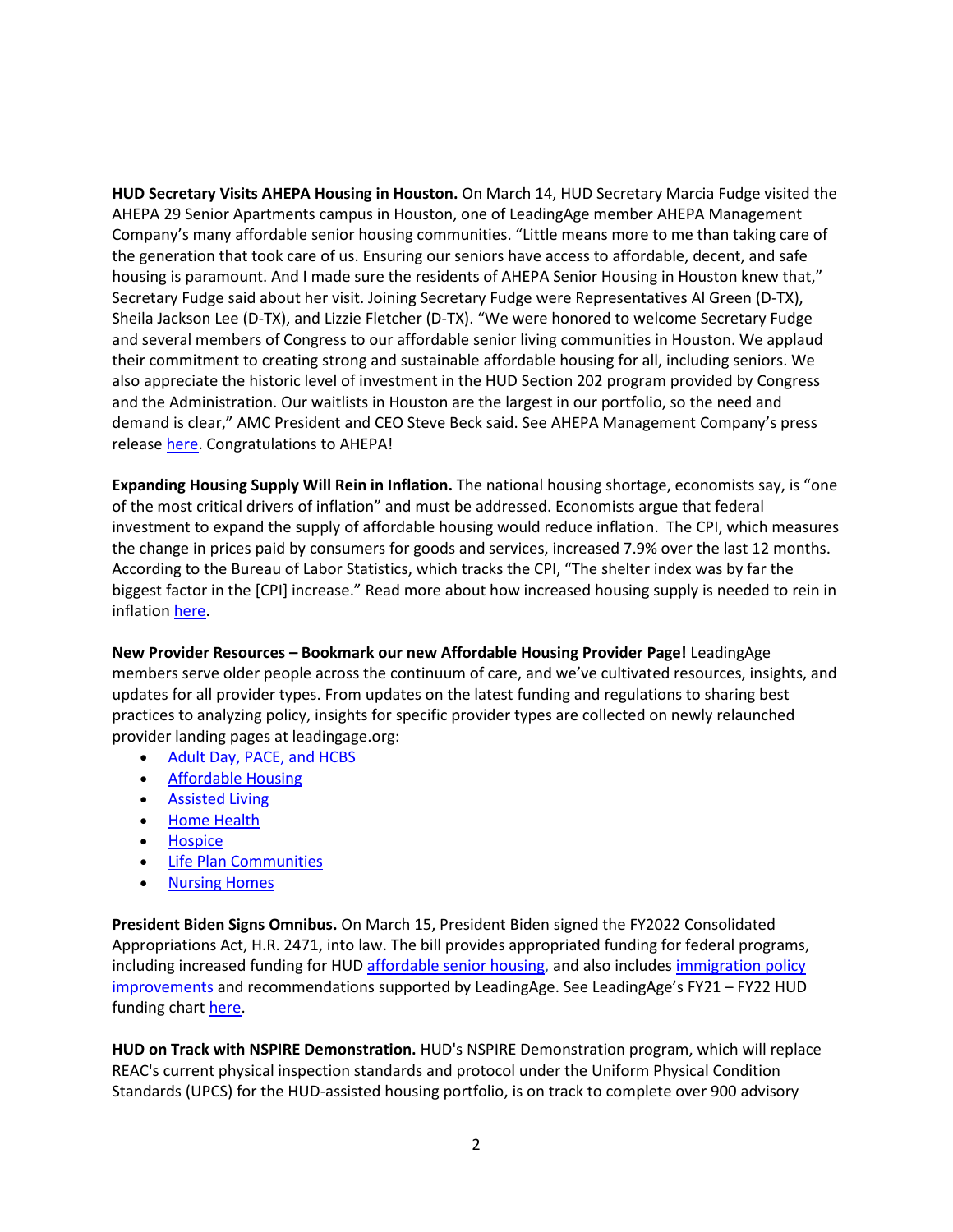inspections by the end of May 2022. HUD inspectors will continue to work with approximately 4,500 volunteer properties to identify potential adjustments to NSPIRE standards, protocols, and processes, which will then be rolled out to the broader portfolio. Many LeadingAge members participating in the demonstration program have reported being scheduled for their NSPIRE inspection after two years since enrolling in the pilot program. Following the test inspections this Spring, HUD will finalize updates to the new physical inspection standards and protocol. LeadingAge has weighed in regularly with HUD on the process for rolling out the changes, as well as on the proposed protocol and standards. To join LeadingAge in this effort, or to join our monthly working group on HUD oversight mechanisms, reach out to Juliana (*jbilowich@leadingage.org*). More information is [here.](https://leadingage.org/regulation/hud-ramps-nspire-demonstration)

**HUD Call for Entries: Secretary's Award for Public-Philanthropic Partnerships.** HUD has announced that the Secretary's Award for Public-Philanthropic Partnerships nominations are open. For this award, HUD works in partnership with the Council on Foundations to highlight best practices in public-philanthropic partnerships. Non-profits, foundations, and others are to be able to apply. Applications are due on March 28, 2022, and HUD will recognize all winners at a ceremony in June 2022. Below is a synopsis of the award. The award brochure with additional information can be found [here.](https://www.huduser.gov/portal/sites/default/files/pdf/HUD-Sec-Award-Public-Phil-Partnerships-brochure-2022.pdf) The application link can be foun[d here.](https://www.huduser.gov/portal/about/Pub_Phil_2022_Intro.html)

**Combining Technology and Wellness in Affordable Housing.** Two LeadingAge members are partnering to make a meaningful impact on the lives of low income housing residents with whole-person wellness programming, enabled by digital devices and improved broadband access. Parker Health Group and Springpoint launched their Affordable Housing Wellness Initiative in June, a three-year pilot that began in four of Springpoint's affordable housing communities but can later be expanded to all 19. Read more in this LeadingAge article [here.](https://leadingage.org/members/combining-technology-and-wellness-affordable-housing)

**HUD Prepares Strategic Plan With Emphasis on Equity, Sustainability.** As HUD readies the agency's 2022-2026 Strategic Plan, HUD's focus areas for the next four years include preserving and expanding the supply of housing, two of LeadingAge's primary goals for the affordable senior housing portfolio. The plan also emphasizes integrating healthcare, supportive services, and housing policies in a way that recognizes housing's role as essential to health. The draft plan is expected to be officially published soon; more information is available [here.](https://leadingage.org/regulation/hud-prepares-strategic-plan-emphasis-equity-sustainability)

**HUD Kicks off April as National Fair Housing Month.** This April, HUD is celebrating the 54th anniversary of the Fair Housing Act with events highlighting the impact and significance of this landmark civil rights law. The theme of this year's Fair Housing Month is Fair Housing: More Than Just Words. Join HUD on Tuesday, April 5, at 2pm ET via webcast for this year's virtual Fair Housing Month Celebration, hosted by the Office of Fair Housing and Equal Opportunity (FHEO). This event will kick off Fair Housing Month and showcase HUD's efforts to advance and protect fair housing rights to ensure that all people have the right to obtain the housing of their choice, free from discrimination. Speakers include:

- **Marcia L. Fudge**, Secretary, U.S. Housing and Urban Development
- **Demetria L. McCain**, Principal Deputy Assistant Secretary for Fair Housing and Equal **Opportunity**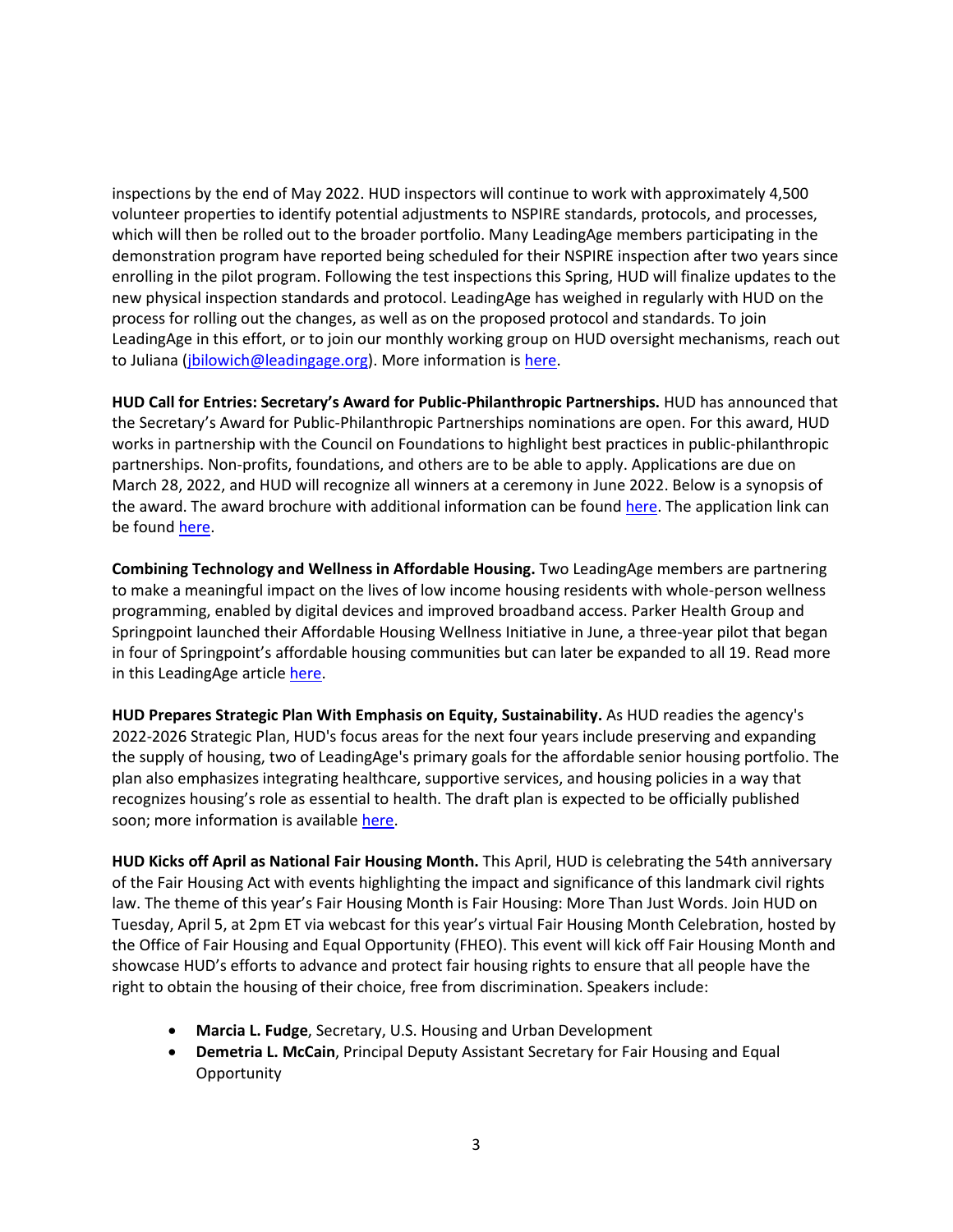- **Melody Taylor**, Executive Director of the Interagency Task Force on Property Appraisal and Valuation Equity (PAVE) and FHEO Region III Director
- **Kristen Clarke**, U.S. Department of Justice Assistant Attorney General for Civil Rights in conversation with **Damon Smith**, HUD General Counsel

You can watch the Opening Ceremony by visiting the [FHEO website.](https://www.hud.gov/fairhousing) Please sign up [here.](https://apps.hud.gov/emarc/index.cfm?fuseaction=emar.addRegisterEvent&eventId=4195&update=N)

**Register for The White House's New Covid-19 National Preparedness Plan.** Wednesday, March 23, 2022, at 1 p.m. ET. As the country enters a new phase of the national COVID-19 response, learn about the [White House's new National COVID-19 Preparedness Plan.](https://www.whitehouse.gov/covidplan) The plan lays out the Administration's roadmap to fight COVID-19, including by preparing for new variants, preventing economic and educational shutdowns, continuing to vaccinate, and protecting against and treating COVID-19. According to the Administration's announcement, the March 23 $rd$  webinar will cover the following topics:

- The launch of a new nationwide Test-to-Treat Initiative at "one-stop" locations with free tests and free treatment pills.
- Leveraging the administration's COVID-19 Surge Response Playbook.
- Updated guidance for employers to ensure safer workplaces.
- Saving lives by solving the oxygen crisis and making emergency supplies widely available.
- And more.

Register for the White House webinar [here.](https://ems8.intellor.com/?do=register&p=843014&s=bulletin&t=1)

**HUD Resources and Webinar: Earned Income Tax Credit Information Now Available.** New resources and information about the Earned Income Tax Credit (EITC) is now available on the [HUD Exchange.](https://www.hudexchange.info/programs/tax-credits-for-individuals/) The 2021 American Rescue Plan (ARP) expanded the EITC to include more workers without children as well as older workers (65+), temporarily raised the maximum credit for individuals without dependents from approximately \$540 to \$1,500, and increased the income cap to qualify for individuals without dependents from approximately \$16,000 to \$21,000. The EITC is not considered income, and receiving these tax credits will not impact anyone's eligibility for federal benefits. The federal government along with hundreds of nonprofit organizations, state and local governments, and members of Congress are engaged in an all-out push to make sure every eligible American receives the EITC by filing their taxes. With just over one month left until the tax filing deadline of April 18, join HUD, Treasury, and the White House on Wednesday, March 9, from 2 – 2:45pm ET for a [webinar](https://pitc.zoomgov.com/j/1608660505?pwd=SDRYYi81U3ZSYVdXNDQ1YTNpRGVYQT09&) on the CTC and EITC. See LeadingAge's EITC toolki[t here.](https://leadingage.org/sites/default/files/EITC%20overview%20and%20toolkit.pdf)

**White House outlines costs of inaction on new COVID funding.** The White House has reiterated its call for Congress to approve new COVID-19 relief funding. "We need Congress to provide the \$22.5 billion in emergency immediate funding," the White House said today. The funding is needed for several efforts. First, to ensure there are adequate resources for vaccines, to accelerate research and development of next-generation vaccines that provide broader and more durable protection, and to purchase enough booster shots for all Americans if an additional shot is needed (also today, Pfizer/BioNTech said it will ask FDA approval for a second booster shot for people 65 and older). Second, for more monoclonal antibody treatments. "We had planned to purchase additional monoclonals as soon as next week. Without additional funding, we are cancelling those plans. And as we will make clear to governors later